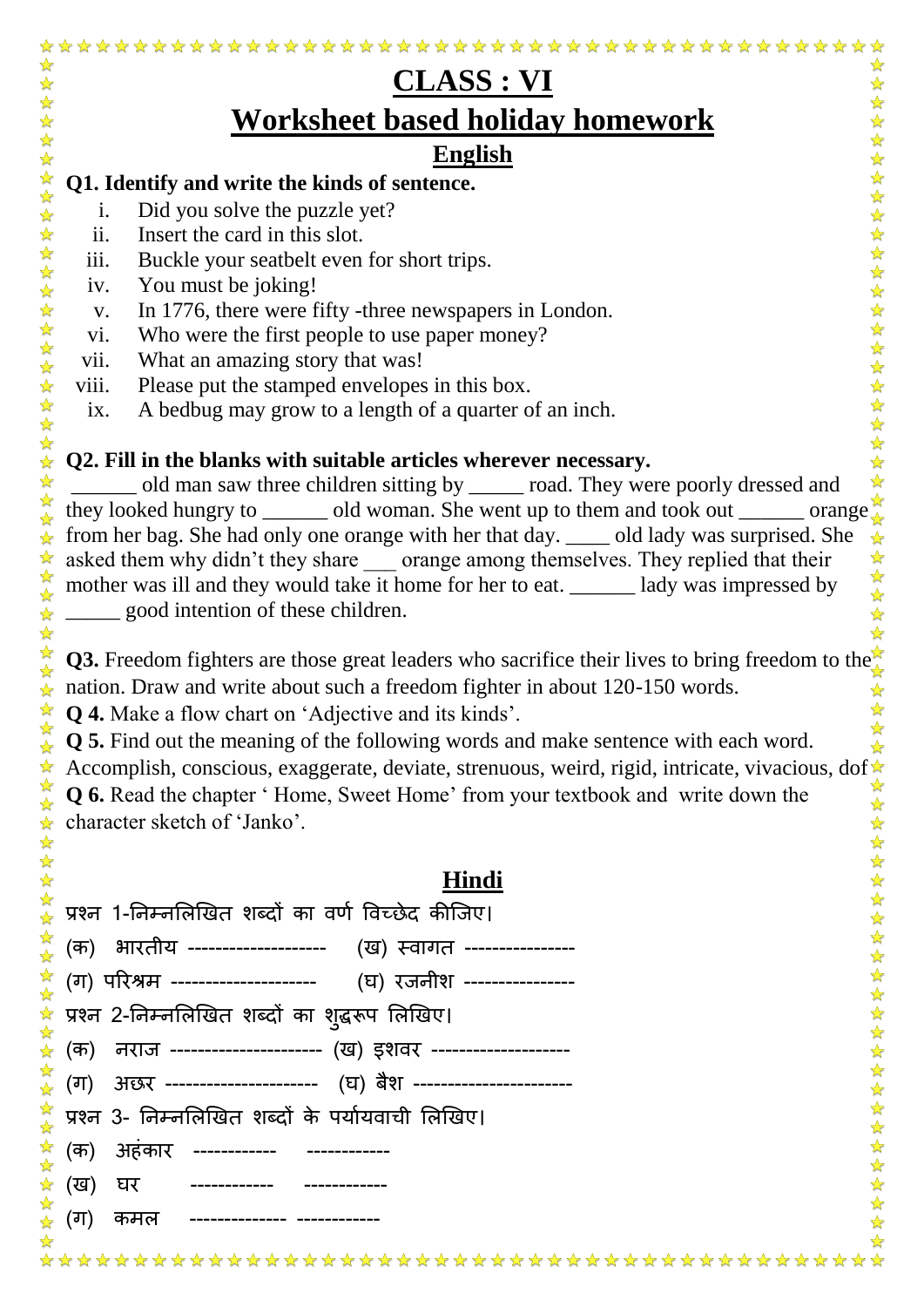| (घ) जल   |                                             | -------------- ------------ |                                                                                                                                                               |                                                                             |  |
|----------|---------------------------------------------|-----------------------------|---------------------------------------------------------------------------------------------------------------------------------------------------------------|-----------------------------------------------------------------------------|--|
|          |                                             |                             |                                                                                                                                                               | प्रश्न 4- निम्नलिखित शब्दों के विलोम शब्द लिखकर उसे वाक्य में प्रयोग कीजिए। |  |
|          |                                             |                             |                                                                                                                                                               |                                                                             |  |
|          |                                             |                             |                                                                                                                                                               |                                                                             |  |
|          |                                             |                             |                                                                                                                                                               |                                                                             |  |
| (घ)      |                                             |                             |                                                                                                                                                               |                                                                             |  |
|          |                                             |                             | प्रश्न 5- संविधान के अन् <b>सार भाषा की बाईस भाषाओ की सूची बनाइए</b> ।                                                                                        |                                                                             |  |
|          | 1.                                          | 2.                          | 3.                                                                                                                                                            | 4.                                                                          |  |
|          | 5.                                          | 6.                          | 7.                                                                                                                                                            | 8.                                                                          |  |
|          | 9.                                          | 10.                         | 11.                                                                                                                                                           | 12.                                                                         |  |
|          | 13.                                         | 14.                         | 15.                                                                                                                                                           | 16.                                                                         |  |
|          | 17.                                         | 18.                         | 19.                                                                                                                                                           |                                                                             |  |
|          | 20.                                         | 21.                         | 22.                                                                                                                                                           |                                                                             |  |
|          | (क)<br>(ग)                                  |                             | प्रश्न 6- निम्नलिखित संयुक्त अक्षरो से दो-दो शब्द बनाइए।<br>ग्न ------------ ------------ (ख) न्न ---------- -----------<br>(घ)    इङ ---------- ------------ |                                                                             |  |
|          |                                             |                             | * प्रश्न 7- वर्ण किसे कहते हैं ? वर्ण के दो उदाहरण लिखिए।<br>प्रश्न 8- भाषा के कितने भेद होते हैं ? उदाहरण सहित बताइए।                                        |                                                                             |  |
|          |                                             |                             | <b>Sanskrit</b>                                                                                                                                               |                                                                             |  |
|          |                                             |                             |                                                                                                                                                               |                                                                             |  |
|          | .प्रश्न 1 शब्दार्थाः लिखन्तु।<br>क) श्रमिका |                             |                                                                                                                                                               |                                                                             |  |
|          | ख) उपनेत्रम्                                |                             |                                                                                                                                                               |                                                                             |  |
|          | ग) कुत्र                                    |                             |                                                                                                                                                               |                                                                             |  |
|          | घ) चषकः                                     |                             |                                                                                                                                                               |                                                                             |  |
| प्रश्न 2 | प्रश्नानाम् उत्तराणि लिखत।                  |                             |                                                                                                                                                               |                                                                             |  |
|          |                                             | क) बालिका किं करोति?        |                                                                                                                                                               |                                                                             |  |
|          |                                             | ख) कानि विकसन्ति?           |                                                                                                                                                               |                                                                             |  |
|          |                                             | ग) मयूरौ किं कुरुतः?        |                                                                                                                                                               |                                                                             |  |
|          |                                             |                             |                                                                                                                                                               |                                                                             |  |
|          |                                             |                             |                                                                                                                                                               |                                                                             |  |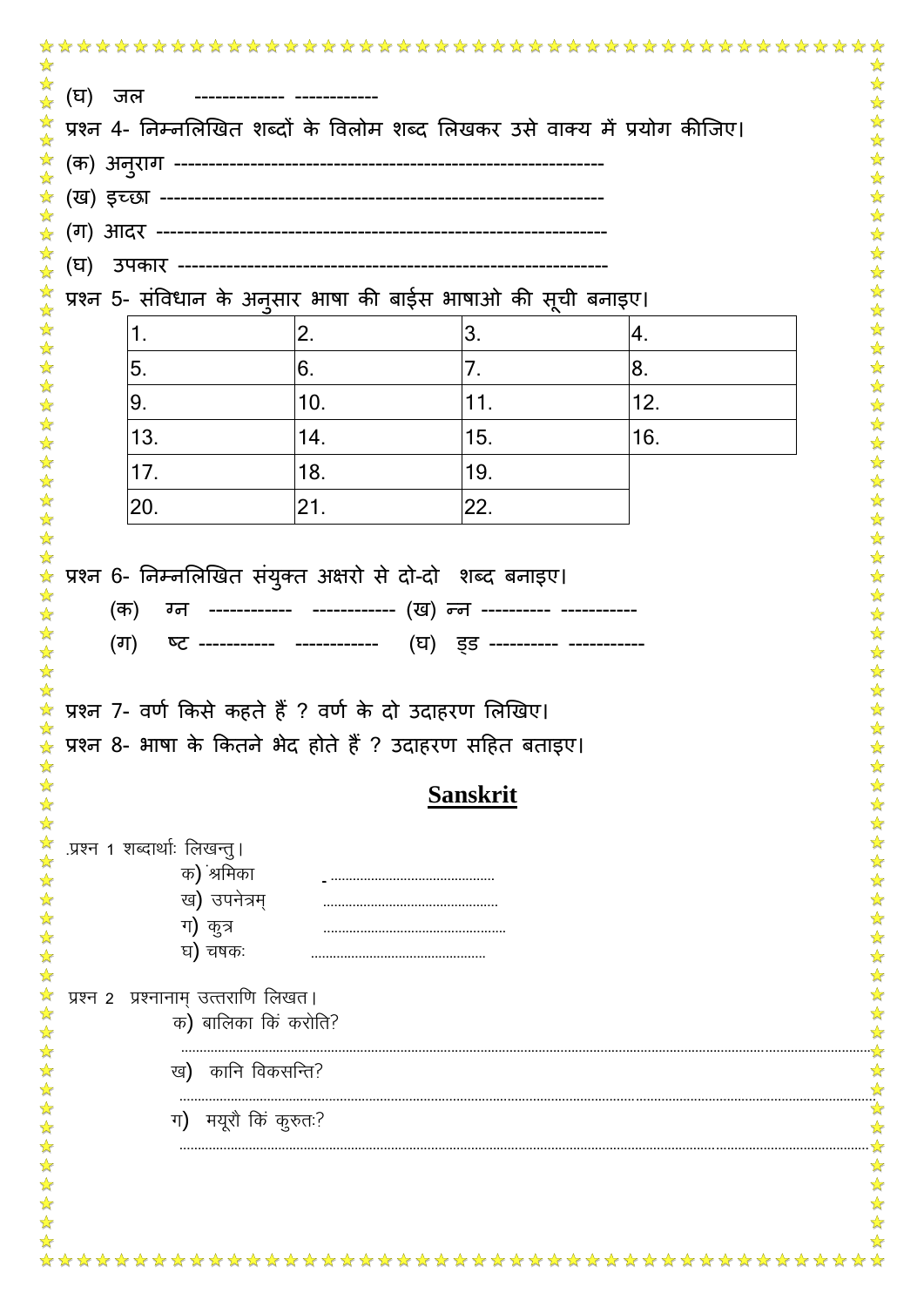| ☆<br>प्रश्न ३ पदानां वर्णविच्छेदं कुरुत।                                                                       |
|----------------------------------------------------------------------------------------------------------------|
| क) बालिका                                                                                                      |
| ख) सौम्या                                                                                                      |
| ग) जनाः                                                                                                        |
| वर्णसंयोजनेन पदं लिखत।<br>प्रश्न 4                                                                             |
| क) क्+उ+ र्+ अ+त् +अः                                                                                          |
| ख) उ+द+य्+ आ +न् +ए                                                                                            |
|                                                                                                                |
|                                                                                                                |
| पञ्च फलानां नामानि संस्कृतहिन्दी भाषयोः लिखन्तु।<br>प्रश्न 5                                                   |
| संस्कृत<br>हिन्दी                                                                                              |
|                                                                                                                |
|                                                                                                                |
|                                                                                                                |
| संस्कृते संख्यावाचिशब्दान् लिखत।<br>प्रश्न 6                                                                   |
| 15                                                                                                             |
|                                                                                                                |
| 'गम्' धातु रूपाणि लृट्लकारे लिखत।<br>प्रश्न 7                                                                  |
| द्विवचनम्<br>पुरुष<br>एकवचनम्<br>बहुवचनम्                                                                      |
| प्रथम पुरुष<br>मध्यम पुरुष                                                                                     |
| उत्तम पुरुष                                                                                                    |
|                                                                                                                |
|                                                                                                                |
| <b>Mathematics</b>                                                                                             |
| Q.1 Fill in the blanks.<br>☆                                                                                   |
| a) In Roman numerals, the letter D is used for _____________ while L is used for<br>$\frac{1}{\sqrt{2}}$       |
| $\frac{1}{\sqrt{2}}$                                                                                           |
| 琴琴琴<br>b) Numbers of factors of 24 is                                                                          |
|                                                                                                                |
| ******<br>Q.2 Estimate value of 548 to the nearest tens.                                                       |
| Q.3 Find the value of $658 \times 42 + 658 \times 158$ .                                                       |
| Q.4 Find the product of the successor and predecessor of the greatest 2 digit number.                          |
| $\frac{1}{\sqrt{2}}$<br>Q.5 Name the properties used in the following:<br>☆                                    |
| a) $317 \times 115 = 115 \times 317$                                                                           |
| b) $70 + (17 + 231) = (789 + 17) + 231$<br><u> 1980 - Johann John Stone, martin am Francisco III (b. 1914)</u> |
| $\frac{1}{2}$<br>Q.6 A machine manufactures 2,825 screws per day. How many screws did it produce in the        |
| year 2004 as 2004 was a leap year.                                                                             |
| Q.7 Write the smallest five digit number and express it as a product of prime factors.                         |
| ☆<br>Q.8 I deposited Rs. 4370 in my account on Monday and then withdrew Rs. 2875 on Tuesday.                   |
| Next day I deposited Rs. 1550. What will be my balance on Thursday?                                            |
|                                                                                                                |
|                                                                                                                |
|                                                                                                                |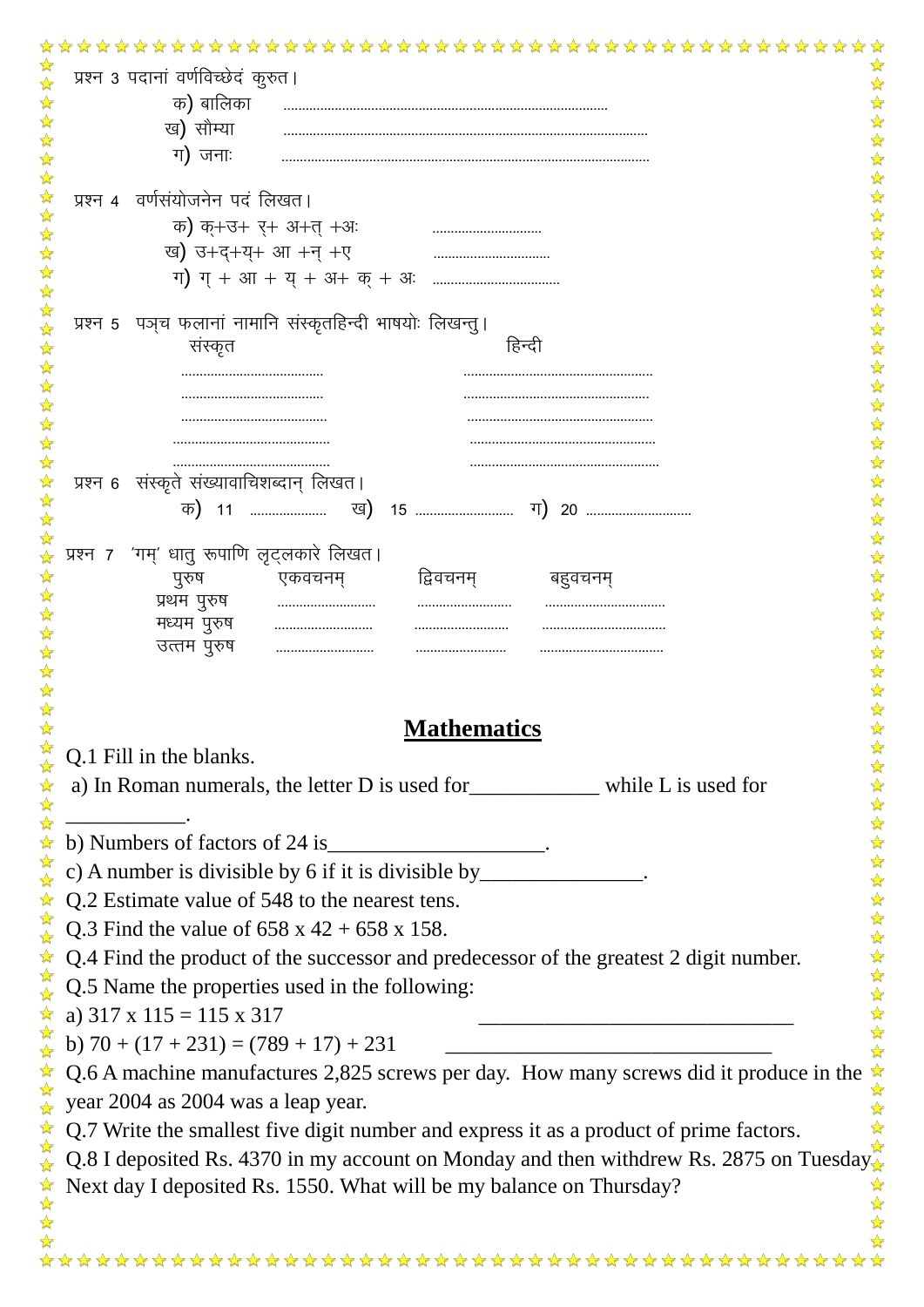| Q1. Read the clues and fill up the blanks given below each of them.<br>(a) Honeybees suck from flower.<br>T R<br>(b) Animals which eat other animals.<br>$A_N_V_R_S$<br>(c) Animals which eat only plants and plant products.<br>E<br>(d) Animals which eat both plants and animals.<br>MNI O<br>Q2. Given below are jumbled words which are names of parts of a plant. Rearrange them $\star$<br>to get the correct words.<br>$(a)$ LILCHI<br>(b) ITRUF<br>(c) SEANBOYA<br>(d) GURSA<br>(e) ROUNDGUNT<br>Q3. Identify the animals in the grid given below and categorize them into herbivore,<br>carnivore and omnivore.<br>T<br>W<br>$\mathbf{F}$<br>$\mathbf{O}$<br>$\overline{0}$<br>A<br>L<br>$\mathbf c$<br>T<br>X<br>$\mathbf R$<br>W<br>G<br>A<br>$\overline{0}$<br>R<br>N<br>L<br>N<br>$\overline{0}$<br>$\mathbf{1}$<br>$\overline{0}$<br>N<br>$\theta$<br>T<br>E<br>W<br>L<br>Q<br>N<br>G<br>A<br>U<br>T<br>H<br>N<br>W<br>M<br>$\theta$<br>A<br>Q4. Boojho was having difficulty in seeing things in dim light. The doctor tested his<br>eyesight and prescribed a particular vitamin supplement. He also advised him to include $\frac{d}{dx}$<br>few food items in his diet.<br>(a) Which deficiency disease is he suffering from?<br>(b) Which food component may be lacking in his diet?<br>(c) Suggest some food items that he should include in his diet, (any four)<br>Q5. (a) Unscramble the jumbled words and write them in the blank spaces provided.<br>$(1)$ neosb<br>$(2)$ themevom<br>(3) iontcaronct<br>$(4)$ clseusm<br>(5) arctigeal<br>$(6)$ epahs<br>(8) laxaeriont<br>(b) Read the following paragraph and fill in the blanks using the words you<br>unscrambled.<br>(a) and $($ b) form the skeleton of the human body. They provide the framework $\sqrt{\sqrt{}}$ |      |  |  |  |  |  |  |  |
|------------------------------------------------------------------------------------------------------------------------------------------------------------------------------------------------------------------------------------------------------------------------------------------------------------------------------------------------------------------------------------------------------------------------------------------------------------------------------------------------------------------------------------------------------------------------------------------------------------------------------------------------------------------------------------------------------------------------------------------------------------------------------------------------------------------------------------------------------------------------------------------------------------------------------------------------------------------------------------------------------------------------------------------------------------------------------------------------------------------------------------------------------------------------------------------------------------------------------------------------------------------------------------------------------------------------------------------------------------------------------------------------------------------------------------------------------------------------------------------------------------------------------------------------------------------------------------------------------------------------------------------------------------------------------------------------------------------------------------------------------------------------------------------------------|------|--|--|--|--|--|--|--|
|                                                                                                                                                                                                                                                                                                                                                                                                                                                                                                                                                                                                                                                                                                                                                                                                                                                                                                                                                                                                                                                                                                                                                                                                                                                                                                                                                                                                                                                                                                                                                                                                                                                                                                                                                                                                      |      |  |  |  |  |  |  |  |
|                                                                                                                                                                                                                                                                                                                                                                                                                                                                                                                                                                                                                                                                                                                                                                                                                                                                                                                                                                                                                                                                                                                                                                                                                                                                                                                                                                                                                                                                                                                                                                                                                                                                                                                                                                                                      |      |  |  |  |  |  |  |  |
|                                                                                                                                                                                                                                                                                                                                                                                                                                                                                                                                                                                                                                                                                                                                                                                                                                                                                                                                                                                                                                                                                                                                                                                                                                                                                                                                                                                                                                                                                                                                                                                                                                                                                                                                                                                                      | N    |  |  |  |  |  |  |  |
|                                                                                                                                                                                                                                                                                                                                                                                                                                                                                                                                                                                                                                                                                                                                                                                                                                                                                                                                                                                                                                                                                                                                                                                                                                                                                                                                                                                                                                                                                                                                                                                                                                                                                                                                                                                                      |      |  |  |  |  |  |  |  |
|                                                                                                                                                                                                                                                                                                                                                                                                                                                                                                                                                                                                                                                                                                                                                                                                                                                                                                                                                                                                                                                                                                                                                                                                                                                                                                                                                                                                                                                                                                                                                                                                                                                                                                                                                                                                      |      |  |  |  |  |  |  |  |
|                                                                                                                                                                                                                                                                                                                                                                                                                                                                                                                                                                                                                                                                                                                                                                                                                                                                                                                                                                                                                                                                                                                                                                                                                                                                                                                                                                                                                                                                                                                                                                                                                                                                                                                                                                                                      |      |  |  |  |  |  |  |  |
|                                                                                                                                                                                                                                                                                                                                                                                                                                                                                                                                                                                                                                                                                                                                                                                                                                                                                                                                                                                                                                                                                                                                                                                                                                                                                                                                                                                                                                                                                                                                                                                                                                                                                                                                                                                                      | HE B |  |  |  |  |  |  |  |
|                                                                                                                                                                                                                                                                                                                                                                                                                                                                                                                                                                                                                                                                                                                                                                                                                                                                                                                                                                                                                                                                                                                                                                                                                                                                                                                                                                                                                                                                                                                                                                                                                                                                                                                                                                                                      |      |  |  |  |  |  |  |  |
|                                                                                                                                                                                                                                                                                                                                                                                                                                                                                                                                                                                                                                                                                                                                                                                                                                                                                                                                                                                                                                                                                                                                                                                                                                                                                                                                                                                                                                                                                                                                                                                                                                                                                                                                                                                                      |      |  |  |  |  |  |  |  |
|                                                                                                                                                                                                                                                                                                                                                                                                                                                                                                                                                                                                                                                                                                                                                                                                                                                                                                                                                                                                                                                                                                                                                                                                                                                                                                                                                                                                                                                                                                                                                                                                                                                                                                                                                                                                      |      |  |  |  |  |  |  |  |
|                                                                                                                                                                                                                                                                                                                                                                                                                                                                                                                                                                                                                                                                                                                                                                                                                                                                                                                                                                                                                                                                                                                                                                                                                                                                                                                                                                                                                                                                                                                                                                                                                                                                                                                                                                                                      |      |  |  |  |  |  |  |  |
|                                                                                                                                                                                                                                                                                                                                                                                                                                                                                                                                                                                                                                                                                                                                                                                                                                                                                                                                                                                                                                                                                                                                                                                                                                                                                                                                                                                                                                                                                                                                                                                                                                                                                                                                                                                                      |      |  |  |  |  |  |  |  |
|                                                                                                                                                                                                                                                                                                                                                                                                                                                                                                                                                                                                                                                                                                                                                                                                                                                                                                                                                                                                                                                                                                                                                                                                                                                                                                                                                                                                                                                                                                                                                                                                                                                                                                                                                                                                      |      |  |  |  |  |  |  |  |
|                                                                                                                                                                                                                                                                                                                                                                                                                                                                                                                                                                                                                                                                                                                                                                                                                                                                                                                                                                                                                                                                                                                                                                                                                                                                                                                                                                                                                                                                                                                                                                                                                                                                                                                                                                                                      |      |  |  |  |  |  |  |  |
|                                                                                                                                                                                                                                                                                                                                                                                                                                                                                                                                                                                                                                                                                                                                                                                                                                                                                                                                                                                                                                                                                                                                                                                                                                                                                                                                                                                                                                                                                                                                                                                                                                                                                                                                                                                                      |      |  |  |  |  |  |  |  |
|                                                                                                                                                                                                                                                                                                                                                                                                                                                                                                                                                                                                                                                                                                                                                                                                                                                                                                                                                                                                                                                                                                                                                                                                                                                                                                                                                                                                                                                                                                                                                                                                                                                                                                                                                                                                      |      |  |  |  |  |  |  |  |
|                                                                                                                                                                                                                                                                                                                                                                                                                                                                                                                                                                                                                                                                                                                                                                                                                                                                                                                                                                                                                                                                                                                                                                                                                                                                                                                                                                                                                                                                                                                                                                                                                                                                                                                                                                                                      |      |  |  |  |  |  |  |  |
|                                                                                                                                                                                                                                                                                                                                                                                                                                                                                                                                                                                                                                                                                                                                                                                                                                                                                                                                                                                                                                                                                                                                                                                                                                                                                                                                                                                                                                                                                                                                                                                                                                                                                                                                                                                                      |      |  |  |  |  |  |  |  |
|                                                                                                                                                                                                                                                                                                                                                                                                                                                                                                                                                                                                                                                                                                                                                                                                                                                                                                                                                                                                                                                                                                                                                                                                                                                                                                                                                                                                                                                                                                                                                                                                                                                                                                                                                                                                      |      |  |  |  |  |  |  |  |
|                                                                                                                                                                                                                                                                                                                                                                                                                                                                                                                                                                                                                                                                                                                                                                                                                                                                                                                                                                                                                                                                                                                                                                                                                                                                                                                                                                                                                                                                                                                                                                                                                                                                                                                                                                                                      |      |  |  |  |  |  |  |  |
|                                                                                                                                                                                                                                                                                                                                                                                                                                                                                                                                                                                                                                                                                                                                                                                                                                                                                                                                                                                                                                                                                                                                                                                                                                                                                                                                                                                                                                                                                                                                                                                                                                                                                                                                                                                                      |      |  |  |  |  |  |  |  |
|                                                                                                                                                                                                                                                                                                                                                                                                                                                                                                                                                                                                                                                                                                                                                                                                                                                                                                                                                                                                                                                                                                                                                                                                                                                                                                                                                                                                                                                                                                                                                                                                                                                                                                                                                                                                      |      |  |  |  |  |  |  |  |
|                                                                                                                                                                                                                                                                                                                                                                                                                                                                                                                                                                                                                                                                                                                                                                                                                                                                                                                                                                                                                                                                                                                                                                                                                                                                                                                                                                                                                                                                                                                                                                                                                                                                                                                                                                                                      |      |  |  |  |  |  |  |  |
|                                                                                                                                                                                                                                                                                                                                                                                                                                                                                                                                                                                                                                                                                                                                                                                                                                                                                                                                                                                                                                                                                                                                                                                                                                                                                                                                                                                                                                                                                                                                                                                                                                                                                                                                                                                                      |      |  |  |  |  |  |  |  |
|                                                                                                                                                                                                                                                                                                                                                                                                                                                                                                                                                                                                                                                                                                                                                                                                                                                                                                                                                                                                                                                                                                                                                                                                                                                                                                                                                                                                                                                                                                                                                                                                                                                                                                                                                                                                      |      |  |  |  |  |  |  |  |
|                                                                                                                                                                                                                                                                                                                                                                                                                                                                                                                                                                                                                                                                                                                                                                                                                                                                                                                                                                                                                                                                                                                                                                                                                                                                                                                                                                                                                                                                                                                                                                                                                                                                                                                                                                                                      |      |  |  |  |  |  |  |  |
|                                                                                                                                                                                                                                                                                                                                                                                                                                                                                                                                                                                                                                                                                                                                                                                                                                                                                                                                                                                                                                                                                                                                                                                                                                                                                                                                                                                                                                                                                                                                                                                                                                                                                                                                                                                                      |      |  |  |  |  |  |  |  |
|                                                                                                                                                                                                                                                                                                                                                                                                                                                                                                                                                                                                                                                                                                                                                                                                                                                                                                                                                                                                                                                                                                                                                                                                                                                                                                                                                                                                                                                                                                                                                                                                                                                                                                                                                                                                      |      |  |  |  |  |  |  |  |
|                                                                                                                                                                                                                                                                                                                                                                                                                                                                                                                                                                                                                                                                                                                                                                                                                                                                                                                                                                                                                                                                                                                                                                                                                                                                                                                                                                                                                                                                                                                                                                                                                                                                                                                                                                                                      |      |  |  |  |  |  |  |  |
|                                                                                                                                                                                                                                                                                                                                                                                                                                                                                                                                                                                                                                                                                                                                                                                                                                                                                                                                                                                                                                                                                                                                                                                                                                                                                                                                                                                                                                                                                                                                                                                                                                                                                                                                                                                                      |      |  |  |  |  |  |  |  |
|                                                                                                                                                                                                                                                                                                                                                                                                                                                                                                                                                                                                                                                                                                                                                                                                                                                                                                                                                                                                                                                                                                                                                                                                                                                                                                                                                                                                                                                                                                                                                                                                                                                                                                                                                                                                      |      |  |  |  |  |  |  |  |
|                                                                                                                                                                                                                                                                                                                                                                                                                                                                                                                                                                                                                                                                                                                                                                                                                                                                                                                                                                                                                                                                                                                                                                                                                                                                                                                                                                                                                                                                                                                                                                                                                                                                                                                                                                                                      |      |  |  |  |  |  |  |  |
|                                                                                                                                                                                                                                                                                                                                                                                                                                                                                                                                                                                                                                                                                                                                                                                                                                                                                                                                                                                                                                                                                                                                                                                                                                                                                                                                                                                                                                                                                                                                                                                                                                                                                                                                                                                                      |      |  |  |  |  |  |  |  |
|                                                                                                                                                                                                                                                                                                                                                                                                                                                                                                                                                                                                                                                                                                                                                                                                                                                                                                                                                                                                                                                                                                                                                                                                                                                                                                                                                                                                                                                                                                                                                                                                                                                                                                                                                                                                      |      |  |  |  |  |  |  |  |
|                                                                                                                                                                                                                                                                                                                                                                                                                                                                                                                                                                                                                                                                                                                                                                                                                                                                                                                                                                                                                                                                                                                                                                                                                                                                                                                                                                                                                                                                                                                                                                                                                                                                                                                                                                                                      |      |  |  |  |  |  |  |  |
|                                                                                                                                                                                                                                                                                                                                                                                                                                                                                                                                                                                                                                                                                                                                                                                                                                                                                                                                                                                                                                                                                                                                                                                                                                                                                                                                                                                                                                                                                                                                                                                                                                                                                                                                                                                                      |      |  |  |  |  |  |  |  |
| give __(c)_to the body and help in _(d) _. They protect the _(e)_ The bones are moved $\star$                                                                                                                                                                                                                                                                                                                                                                                                                                                                                                                                                                                                                                                                                                                                                                                                                                                                                                                                                                                                                                                                                                                                                                                                                                                                                                                                                                                                                                                                                                                                                                                                                                                                                                        |      |  |  |  |  |  |  |  |

by alternate  $(f)$  and  $(g)$  of two sets of  $(h)$  attached to them.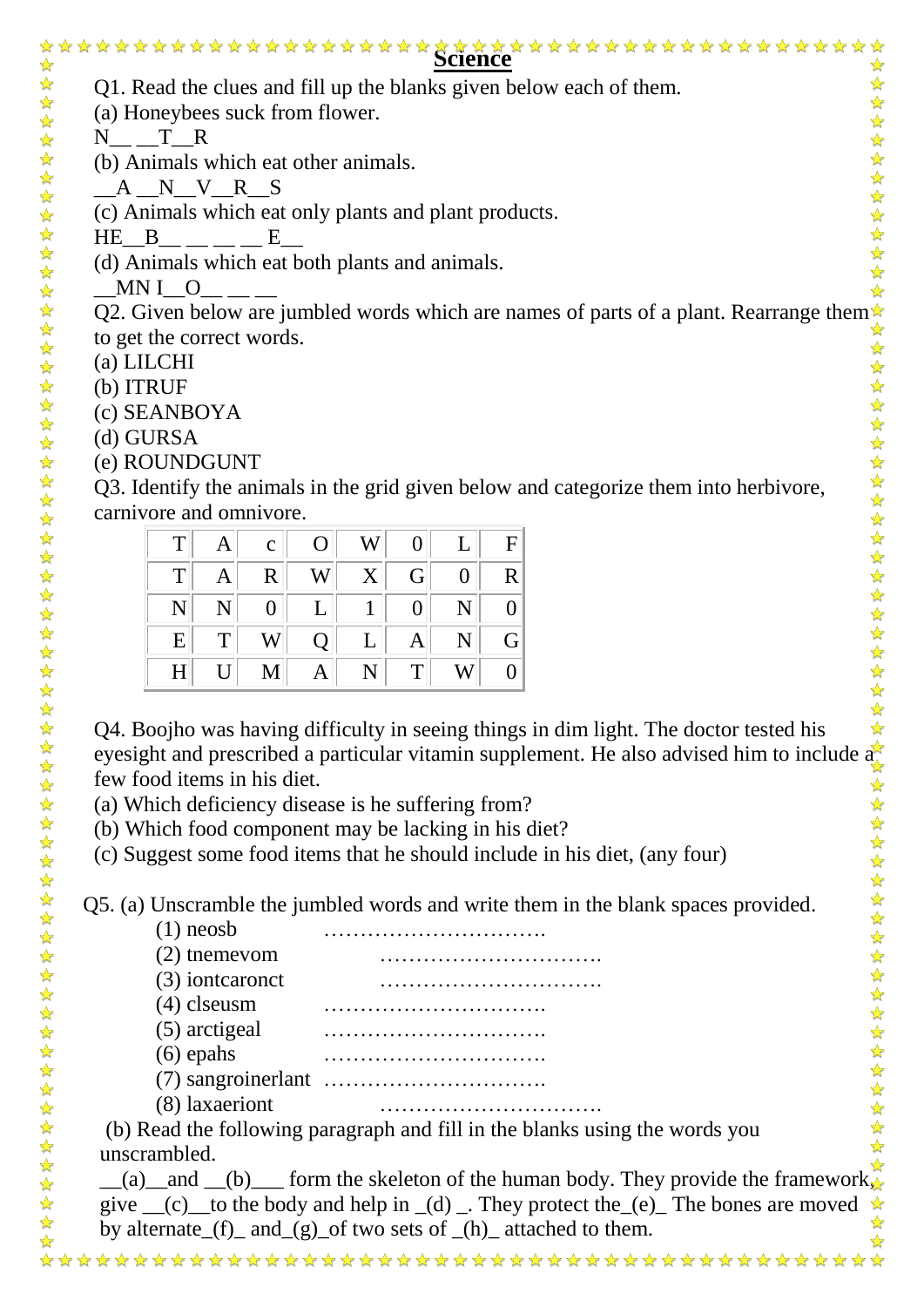$\overline{R}$ 

۶s

## **Across**

M

Ω

E

Α

1. Lack of nutrients in our diet over a long period causes these diseases (10)

11<sub>B</sub>

L

- 2. Rice and potato are rich in this type of carbohydrate (6)
- 3. Deficiency disease in bones making it become soft and bent (7)
- 4. The diet that provides all the nutrients that our body needs, in right quantities, along
- with adequate amount of roughage and water  $(8, 4)$

٣

- 5. Deficiency disease with bleeding gums (6)
- 6. Disease caused due to deficiency of iodine (6)

## **Down**

 $\frac{1}{\sqrt{2}}$ 

- 7. Starch and sugar in our food are rich in this type of energy giving nutrient (13)
- 8. The term given to the useful components of food (9)
- 9. The disease caused by deficiency of iron in diet (7)
- 10. Green leafy vegetables, liver and apples are rich in this mineral (4)
- 11. Deficiency disease caused due to lack of vitamin B in the diet (8)
- Q8. Observe the items given in figure carefully and answer the questions that follow.



- (a) Food item rich in carbohydrates is  $(i)$
- (b) Egg is a rich source of protein, the

mineral  $(iii)$  and vitamin  $(iii)$ 

- $(c)$   $(iv)$  is a rich source of fat.
- (d) Milk provides  $(v)$  vitamin D and  $(i)$  (mineral).
- (e)  $(vii)$  (fruit) is a rich source of vitamin A.
- (f) Spinach is a good source of the mineral\_\_(viii)\_\_\_\_
- (g) Both eggs and  $(xi)$  are rich in  $(x)$